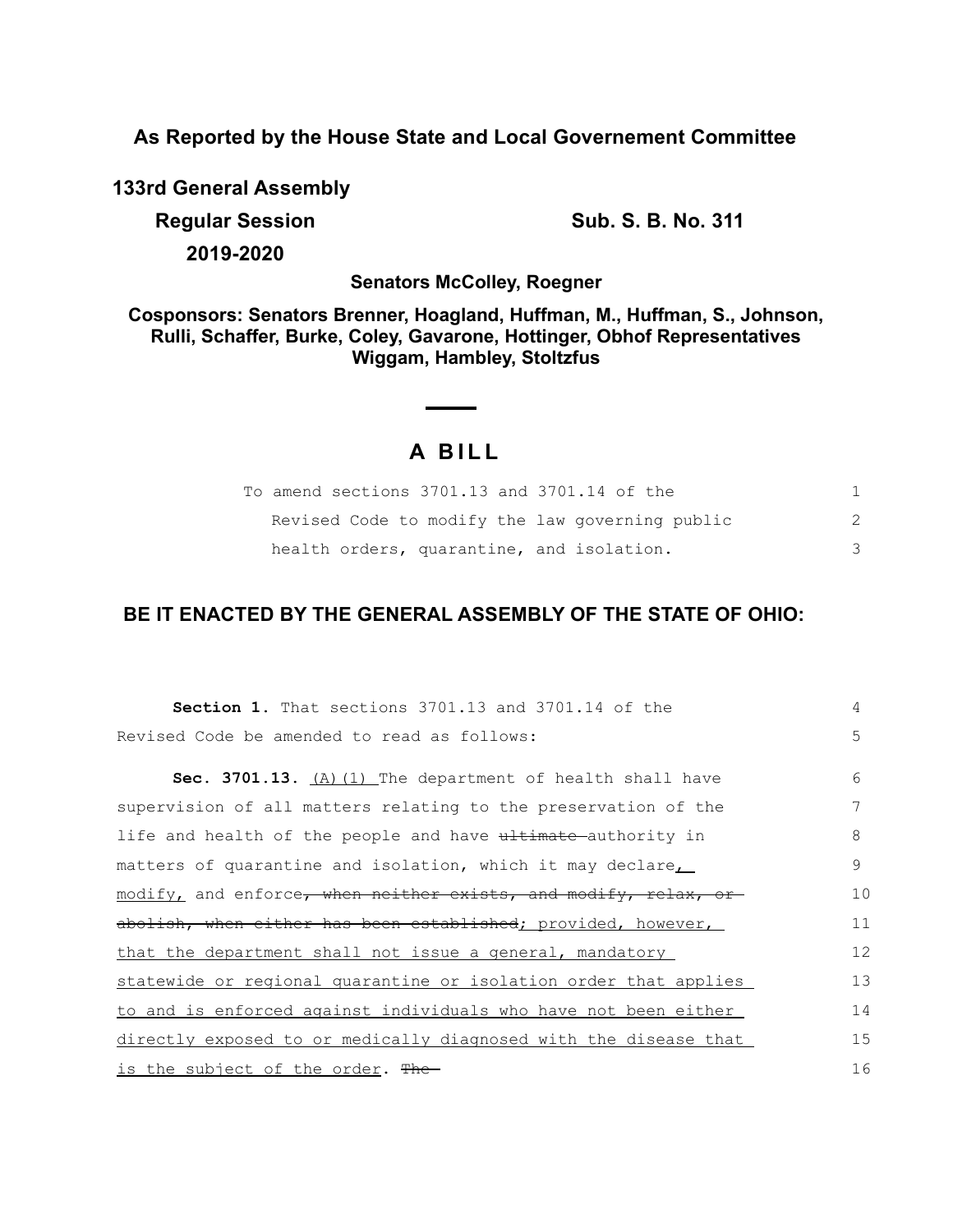## **Sub. S. B. No. 311 Page 2 As Reported by the House State and Local Governement Committee**

(2) The department may approve methods of immunization against the diseases specified in section 3313.671 of the Revised Code for the purpose of carrying out the provisions of that section and take such actions as are necessary to encourage vaccination against those diseases.

 $The (B) (1) Subject to divisions (B) (2) and (3) of this$ section, the department may make special or standing orders or rules for preventing the use of fluoroscopes for nonmedical purposes that emit doses of radiation likely to be harmful to any person, for preventing the spread of contagious or infectious diseases, for governing the receipt and conveyance of remains of deceased persons, and for such other sanitary matters as are best controlled by a general rule.

(2) The department shall not make a special or standing order or rule under division (B)(1) of this section for preventing the spread of a contagious or infectious disease that has the effect of being a general, mandatory statewide or regional quarantine or isolation order that applies to and is enforced against individuals who have not been either directly exposed to or medically diagnosed with the disease that is the subject of the order or rule.

(3) The general assembly may rescind a special or standing order or rule issued under division (B)(1) of this section for preventing the spread of a contagious or infectious disease by adopting a concurrent resolution.

(C) Whenever possible, the department shall work in cooperation with the health commissioner of a general or city health district. The department may make and enforce orders in local matters or reassign substantive authority for mandatory programs from a general or city health district to another 42 43 44 45 46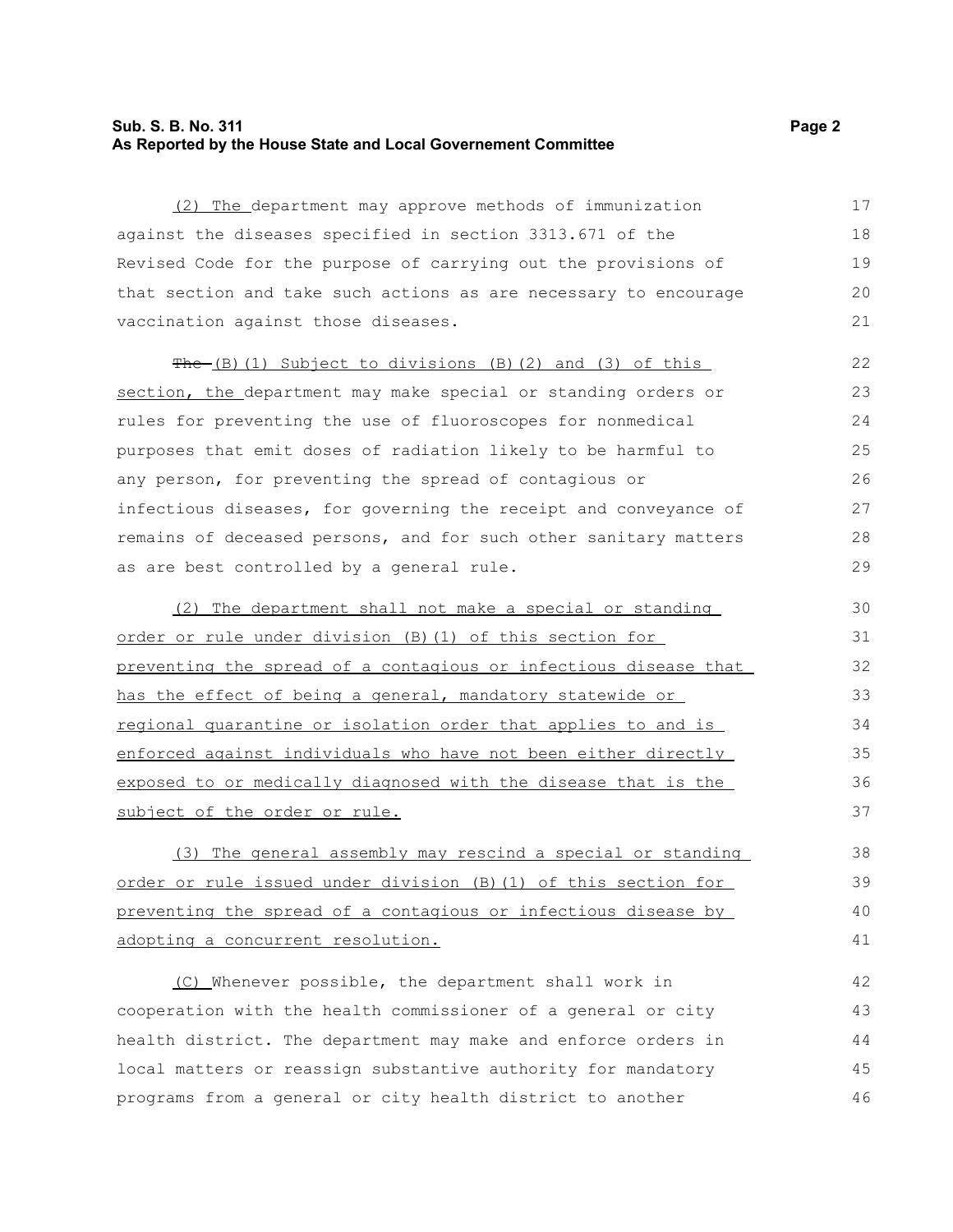### **Sub. S. B. No. 311 Page 3 As Reported by the House State and Local Governement Committee**

general or city health district when an emergency exists, or when the board of health of a general or city health district has neglected or refused to act with sufficient promptness or efficiency, or when such board has not been established as provided by sections 3709.02, 3709.03, 3709.05, 3709.06, 3709.11, 3709.12, and 3709.14 of the Revised Code. In such cases, the necessary expense incurred shall be paid by the general health district or city for which the services are rendered. 47 48 49 50 51 52 53 54 55

The department of health may require general or city health districts to enter into agreements for shared services under section 9.482 of the Revised Code. The department shall prepare and offer to boards of health a model contract and memorandum of understanding that are easily adaptable for use by boards of health when entering into shared services agreements. The department also may offer financial and other technical assistance to boards of health to encourage the sharing of services.

As a condition precedent to receiving funding from the department of health, the director of health may require general or city health districts to apply for accreditation by July 1, 2018, and be accredited by July 1, 2020, by an accreditation body approved by the director. The director of health, by July 1, 2016, shall conduct an evaluation of general and city health district preparation for accreditation, including an evaluation of each district's reported public health quality indicators as provided for in section 3701.98 of the Revised Code.

(D) The department may make evaluative studies of the nutritional status of Ohio residents, and of the food and nutrition-related programs operating within the state. Every 74 75 76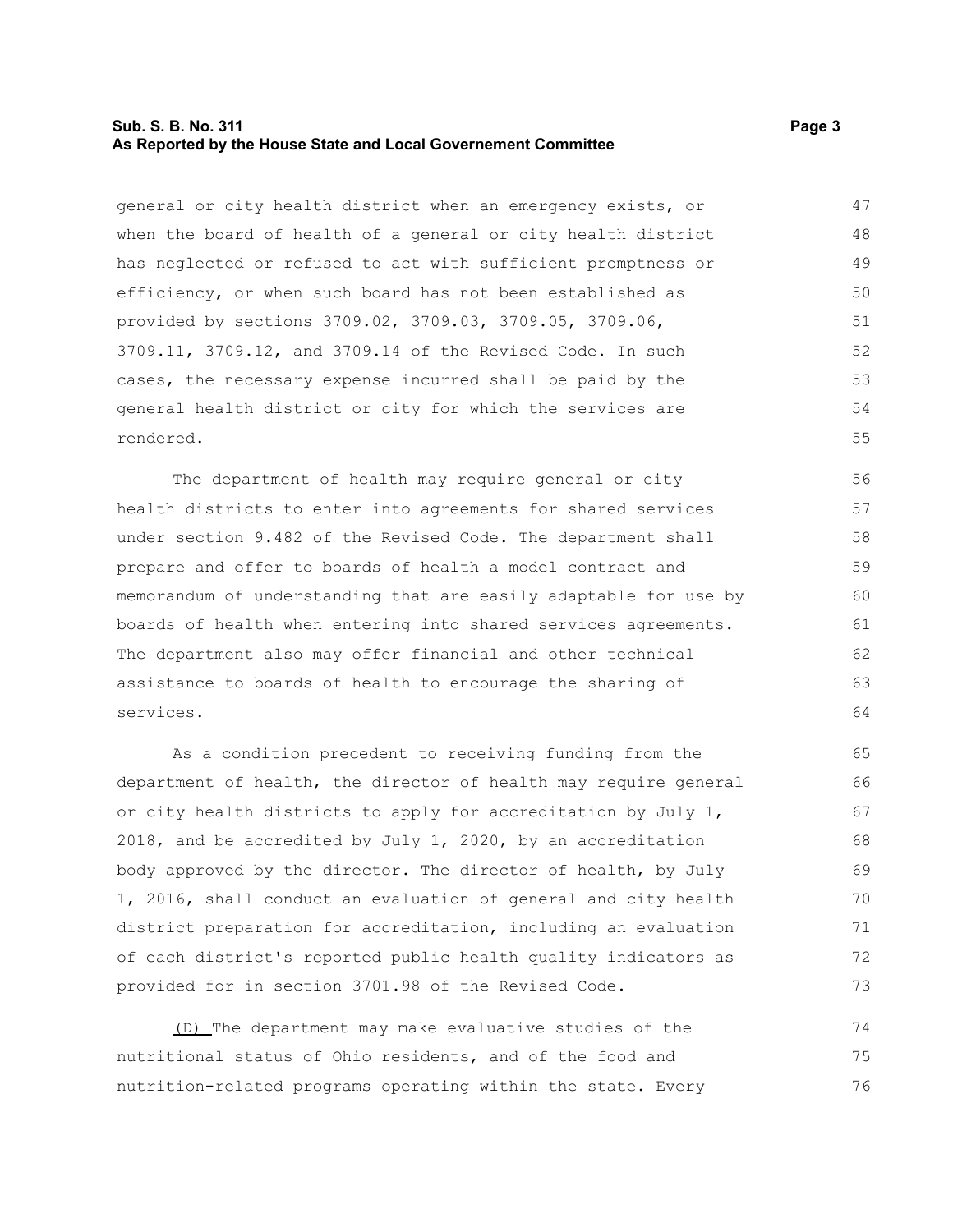## **Sub. S. B. No. 311 Page 4 As Reported by the House State and Local Governement Committee**

agency of the state, at the request of the department, shall provide information and otherwise assist in the execution of such studies.

**Sec. 3701.14.** (A)(1) The director of health shall investigate or make inquiry as to the cause of disease or illness, including contagious, infectious, epidemic, pandemic, or endemic conditions, and, subject to division (A)(2) of this section, take prompt action to control and suppress it. The 80 81 82 83 84

The reports of births and deaths, the sanitary conditions and effects of localities and employments, the personal and business habits of the people that affect their health, and the relation of the diseases of man and beast, shall be subjects of study by the director. The director may make and execute orders necessary to protect the people against diseases of lower animals, and shall collect and preserve information in respect to such matters and kindred subjects as may be useful in the discharge of the director's duties, and for dissemination among the people. When-85 86 87 88 89 90 91 92 93 94

When called upon by the state or local governments, or the board of health of a general or city health district, the director shall promptly investigate and report upon the water supply, sewerage, disposal of excreta of any locality, and the heating, plumbing, and ventilation of a public building.

(2) Any action the director takes under division (A)(1) of this section to control or suppress a disease or illness shall not have the effect of being a general, mandatory statewide or regional quarantine or isolation order that applies to and is enforced against individuals who have not been either directly exposed to or medically diagnosed with the disease or illness that is the subject of the director's action. 100 101 102 103 104 105 106

77 78 79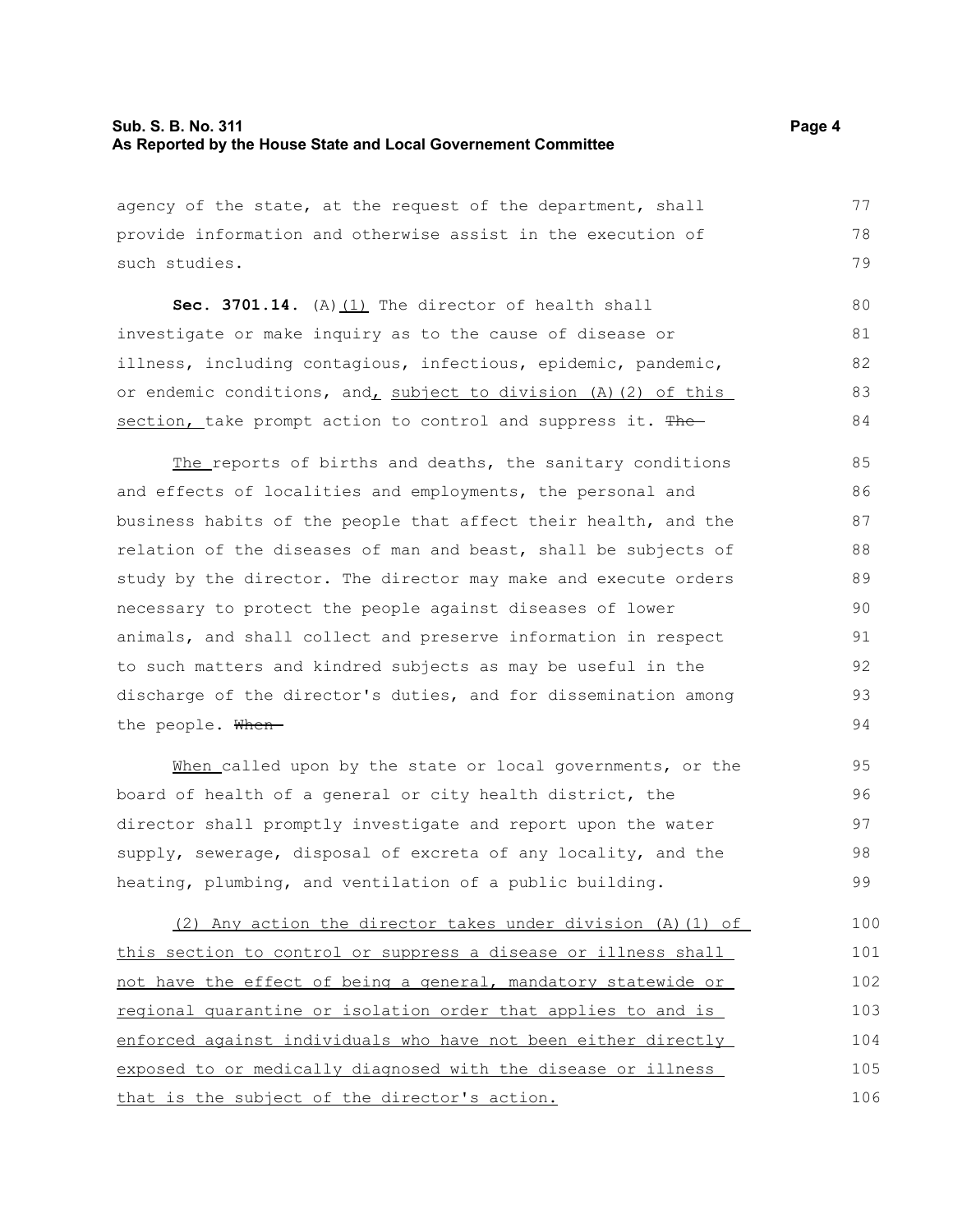#### **Sub. S. B. No. 311 Page 5 As Reported by the House State and Local Governement Committee**

(B) Information obtained during an investigation or inquiry that the director currently is conducting pursuant to division (A) of this section and that is not yet complete is confidential during the course of that investigation or inquiry and shall not be released except pursuant to division (D) or (J) of this section or under one of the following conditions: 107 108 109 110 111 112

(1) The confidential information is released pursuant to a search warrant or subpoena issued by or at the request of a grand jury or prosecutor, as defined in section 2935.01 of the Revised Code. 113 114 115 116

(2) The director has entered into a written agreement to share or exchange the information with a person or government entity, and that agreement requires the person or entity to comply with the confidentiality requirements established under this section. 117 118 119 120 121

(3) The information is contained in a preliminary report released by the director pursuant to division (G)(1) of this section. 122 123 124

(C) Division (B) of this section applies during any investigation or inquiry the director makes pursuant to division (A) of this section, notwithstanding any other provision of the Revised Code that establishes the manner of maintaining confidentiality or the release of information, except that the confidentiality and release of protected health information under section 3701.17 of the Revised Code is governed by that section. 125 126 127 128 129 130 131 132

(D) Nothing in this section bars the release of information that is in summary, statistical, or aggregate form and that does not identify a person. Information that is in 133 134 135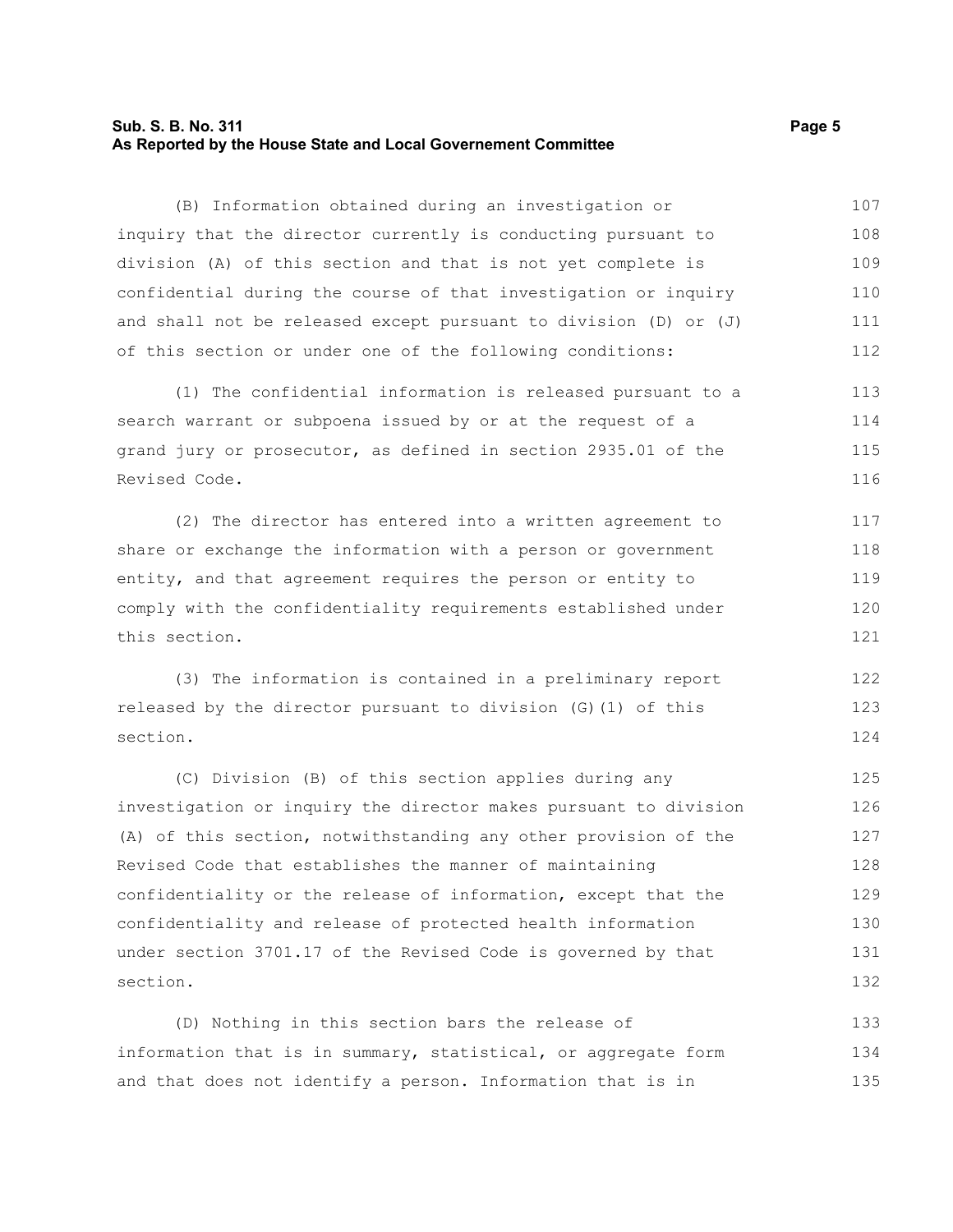## **Sub. S. B. No. 311 Page 6 As Reported by the House State and Local Governement Committee**

summary, statistical, or aggregate form and that does not identify a person is a public record under section 149.43 of the Revised Code. 136 137 138

(E) Nothing in this section authorizes the director to conduct an independent criminal investigation without the consent of each local law enforcement agency with jurisdiction to conduct the criminal investigation. 139 140 141 142

(F) Except for information released pursuant to division (G) or (J) of this section, any disclosure pursuant to this section shall be in writing and accompanied by a written statement that includes the following or substantially similar language: "This information has been disclosed to you from confidential records protected from disclosure by state law. If this information has been released to you in other than a summary, statistical, or aggregate form, you shall make no further disclosure of this information without the specific, written, and informed release of the person to whom it pertains, or as otherwise permitted by state law. A general authorization for the release of medical or other information is not sufficient for the release of information pursuant to this section." 143 144 145 146 147 148 149 150 151 152 153 154 155 156

(G)(1) If an investigation or inquiry the director currently is conducting pursuant to division (A) of this section is not completed within six months after the date of commencement, the director shall prepare and release a report containing preliminary findings. Every six months thereafter, the director shall prepare and release a supplementary preliminary report until such time as the investigation or inquiry is completed. 157 158 159 160 161 162 163 164

(2) Upon completion of an investigation or inquiry 165